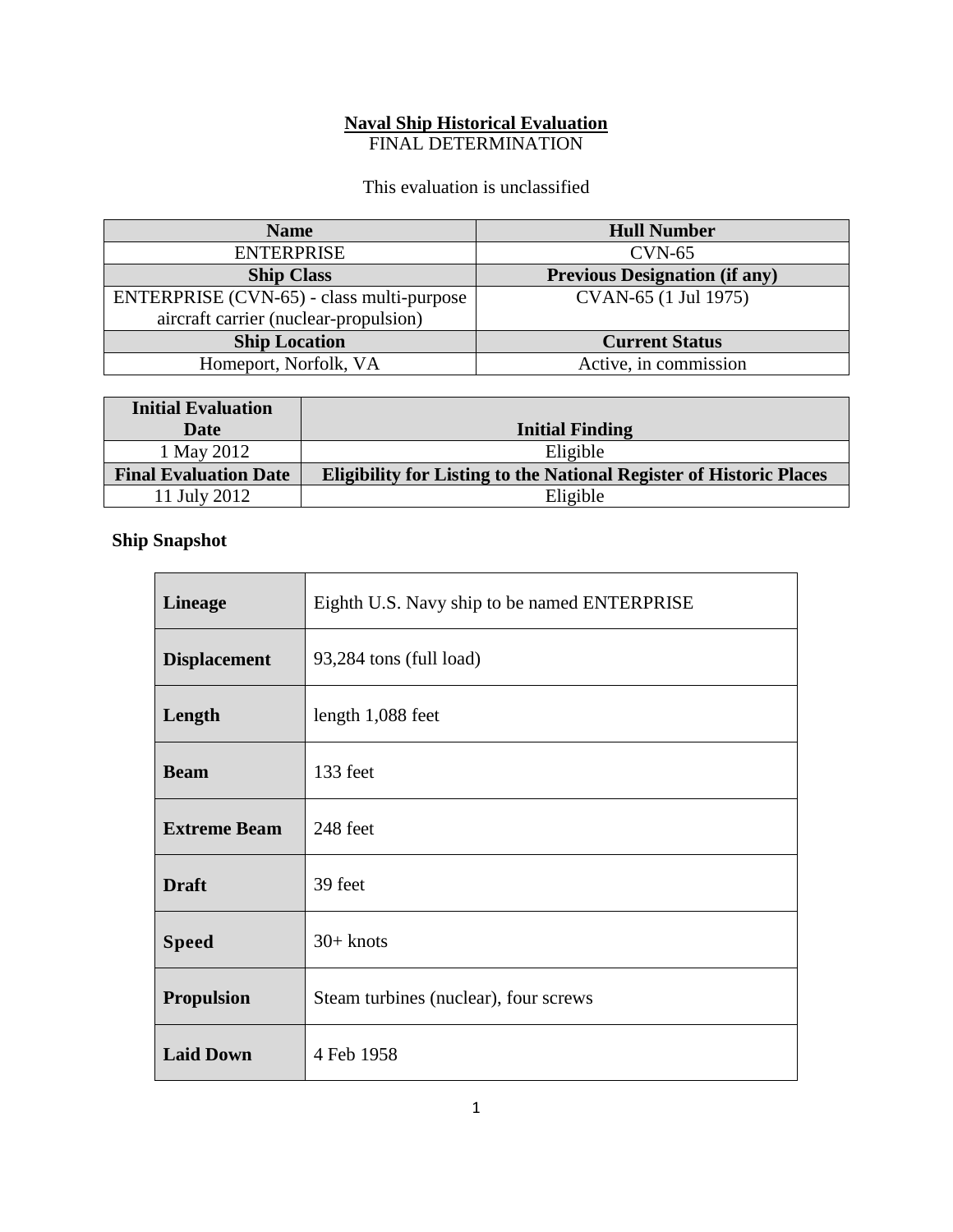| <b>Launched</b>       | 24 Sep 1960                                                                                        |
|-----------------------|----------------------------------------------------------------------------------------------------|
| <b>Built By</b>       | Newport News Shipbuilding & Dry Dock Co., Newport News,<br><b>VA</b>                               |
| <b>Sponsor</b>        | Mrs. William B. Franke, wife of Secretary of the Navy<br>William B. Franke                         |
| <b>Delivered</b>      | 29 Oct 1961                                                                                        |
| <b>Commissioned</b>   | 25 Nov 1961                                                                                        |
| <b>Decommissioned</b> | <b>TBD</b>                                                                                         |
| <b>Inactivated</b>    | Slated for inactivation (per the ENTERPRISE PAO website) at<br>Norfolk Naval Station on 1 Dec 2012 |
| Stricken              | TBD                                                                                                |

# **Ship History**

 $\mathbf{I}$ 

| <b>Deployment</b><br><b>Summary</b> | Three circumnavigations of the globe, three deployments to the<br>Mediterranean, six to the Mediterranean/Indian Ocean/Arabian Gulf, one to<br>the Mediterranean/Indian Ocean/Arabian Gulf/Adriatic Sea, six to the<br>Western Pacific/Vietnam, two to the Western Pacific/Vietnam/Indian Ocean,<br>two to the Western Pacific/Indian Ocean, one to the Northern<br>Pacific/Western Pacific, and two to the Western Pacific/Indian<br>Ocean/Northern Pacific.                                                                                                             |
|-------------------------------------|---------------------------------------------------------------------------------------------------------------------------------------------------------------------------------------------------------------------------------------------------------------------------------------------------------------------------------------------------------------------------------------------------------------------------------------------------------------------------------------------------------------------------------------------------------------------------|
| <b>Awards</b>                       | Joint Meritorious Unit Award, three Navy Unit Commendations, five<br>Meritorious Unit Commendations (three individual, one as an element of<br>Battle Group F, one as part of the ENTERPRISE Strike Group, one as part of<br>the ENTERPRISE Battle Group), three Navy "E" Ribbons, two Navy<br>Expeditionary Medals, ten Armed Forces Expeditionary Medals, eleven<br>Vietnam Battle Stars, five Global War on Terrorism Expeditionary Medals,<br>two Armed Forces Service Medals, two Humanitarian Service Medals, two<br>Secretary of the Navy Letters of Commendation. |

 $\overline{\phantom{a}}$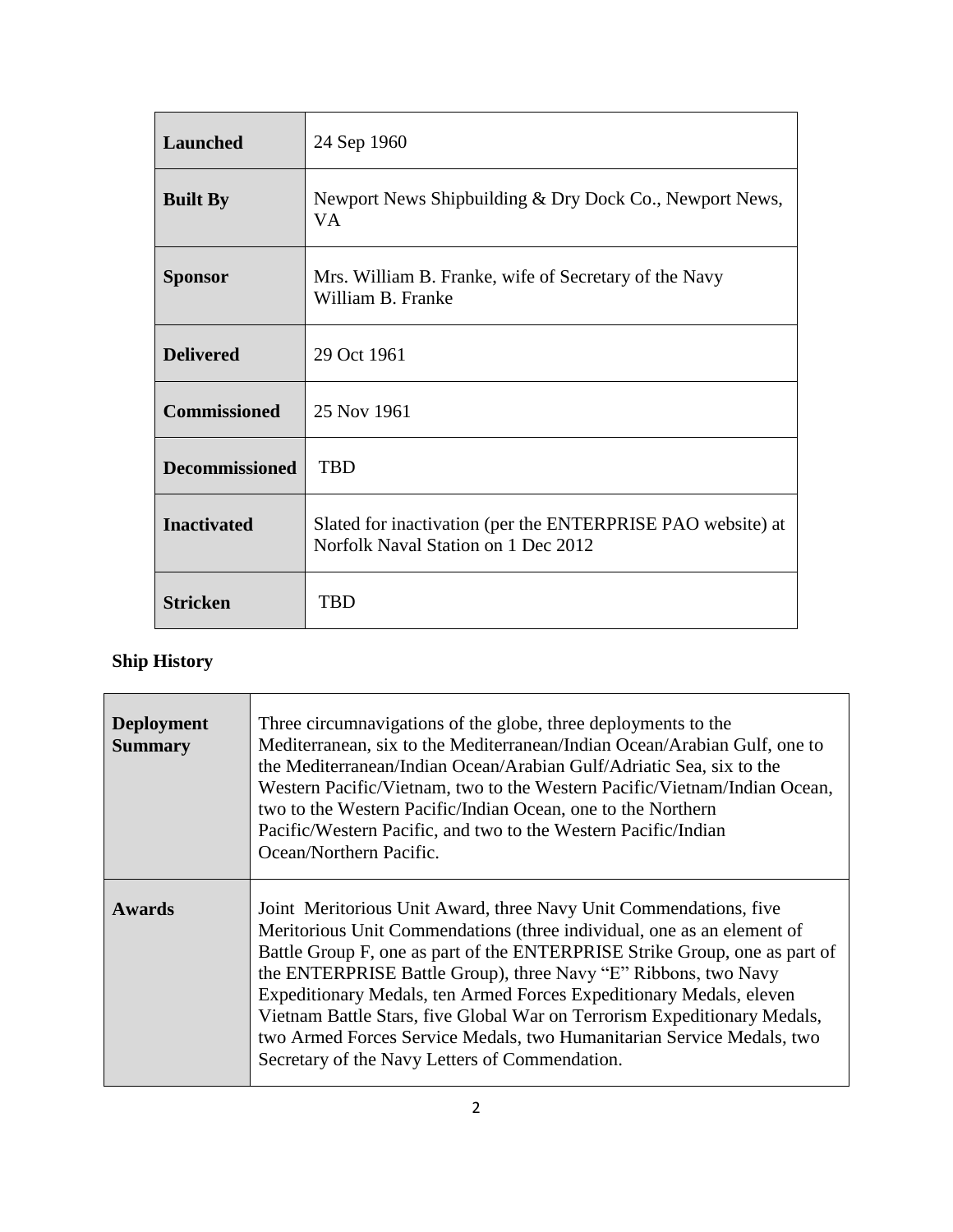| <b>Noteworthy</b><br><b>Events</b> | Cuban Quarantine Operations (1962), Operation Sea Orbit (1964) in<br>company with LONG BEACH (CGN-9) and BAINBRIDGE (DLGN-25)<br>(1964), Vietnam War (1965-1973), contingency operations in the wake of the<br>North Korean seizure of the PUEBLO (AGER-2) (1968), survived<br>catastrophic fire during an operational readiness inspection (1969),<br>contingency operations in the wake of the North Korean destruction of an<br>unarmed Lockheed EC-121M Constellation (1969), supported mine<br>countermeasures operations in Operation End Sweep (1973), rescued<br>survivors of stricken Liberian-registry freighter St. Constantine (1973),<br>provided disaster relief in the wake of Cyclone Gervaise at Mauritius (1975),<br>Operation Frequent Wind, the evacuation of Americans, Vietnamese and<br>"third-country nationals" from South Vietnam (1975), first nuclear-powered<br>aircraft carrier to transit the Suez Canal (1986), Operation Praying Mantis<br>(1988), Operation Earnest Will (1988), Operation Southern Watch (1998-<br>1999, 2001), Operation Desert Fox (1998), Operation Enduring Freedom<br>(2001, 2007), Operation Iron Hammer (2003); Operation Enduring Freedom<br>and Operation New Dawn (2011). |  |
|------------------------------------|----------------------------------------------------------------------------------------------------------------------------------------------------------------------------------------------------------------------------------------------------------------------------------------------------------------------------------------------------------------------------------------------------------------------------------------------------------------------------------------------------------------------------------------------------------------------------------------------------------------------------------------------------------------------------------------------------------------------------------------------------------------------------------------------------------------------------------------------------------------------------------------------------------------------------------------------------------------------------------------------------------------------------------------------------------------------------------------------------------------------------------------------------------------------------------------------------------------------------------------|--|
| DANFS* Entry                       | http://www.history.navy.mil/danfs/e4/enterprise-viiia.htm,<br>http://www.history.navy.mil/danfs/e4/enterprise-viiib.htm,<br>http://www.history.navy.mil/danfs/e4/enterprise-viiic.htm,<br>http://www.history.navy.mil/danfs/e4/enterprise-viiid.htm,<br>http://www.history.navy.mil/danfs/e4/enterprise-viiie.htm,<br>http://www.history.navy.mil/danfs/e4/enterprise-viiif.htm,<br>http://www.history.navy.mil/danfs/e4/enterprise-viiig.htm,<br>http://www.history.navy.mil/danfs/e4/enterprise-viiih.htm,<br>http://www.history.navy.mil/danfs/e4/enterprise-viiii.htm (final update<br>pending)                                                                                                                                                                                                                                                                                                                                                                                                                                                                                                                                                                                                                                    |  |

\**Dictionary of American Naval Fighting Ships*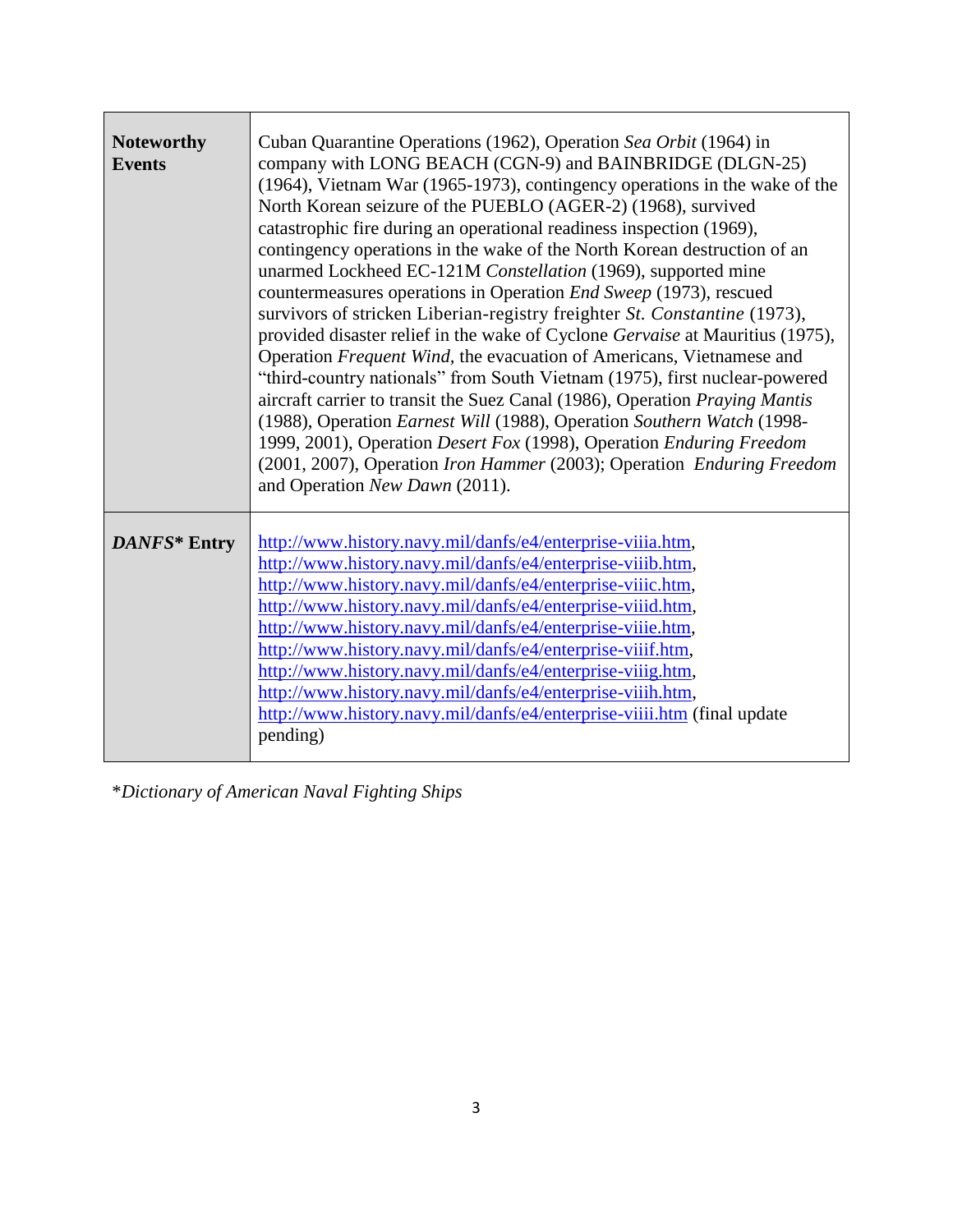# **Criteria Evaluation<sup>1</sup>**

 $\overline{a}$ 

| i. | Was the ship awarded an individual<br><b>Presidential Unit Citation?</b> | No.                                               |
|----|--------------------------------------------------------------------------|---------------------------------------------------|
|    | ii. Did an individual act of heroism take                                | Yes. By virtue of the fact that an aircraft       |
|    | place on board the ship such that an                                     | carrier is unique, with a ship's company and an   |
|    | individual was subsequently awarded                                      | embarked air group/wing, pilots/aircrew who       |
|    | the Medal of Honor or the Navy                                           | fly from her deck must be considered as           |
|    | Cross?                                                                   | attached to that ship, even if their act of       |
|    |                                                                          | heroism takes place away from said ship. By       |
|    |                                                                          | that criteria, therefore, the heroism of LCDR     |
|    |                                                                          | Eugene B. McDaniel, CDR Peter W. Sherman,         |
|    |                                                                          | CDR Jerrold M. Zacharias, LCDR Michael L.         |
|    |                                                                          | Hall, CDR Glenn E. Kollman, and LT John G.        |
|    |                                                                          | Griffith, who flew from the ENTERPRISE            |
|    |                                                                          | during the Vietnam War, and were awarded the      |
|    |                                                                          | Navy Cross, qualifies the ENTERPRISE as           |
|    |                                                                          | "historic."                                       |
|    | iii. Was a President of the United States                                | No.                                               |
|    | assigned to the ship during his or her                                   |                                                   |
|    | naval service?                                                           |                                                   |
|    | iv. Was the ship was the first to                                        | Yes. First nuclear-powered aircraft carrier in    |
|    | incorporate engineering, weapons                                         | the world. With one exception (JOHN F.            |
|    | systems, or other upgrades that                                          | KENNEDY, CVA-67), all subsequent U.S.             |
|    | represent a revolutionary change in                                      | Navy multi-purpose aircraft carriers have been    |
|    | naval design or warfighting                                              | nuclear powered.                                  |
|    | capabilities?                                                            |                                                   |
|    | v. Did some other historic or socially                                   | Yes. The ENTERPRISE's half-century record         |
|    | significant event occur on board the                                     | of operational service is historic in itself.     |
|    | ship?                                                                    |                                                   |
|    | Assessment of integrity of (as appropriate)                              | The ENTERPRISE has received what                  |
|    | design, materials, workmanship, feeling                                  | modifications and alterations deemed              |
|    | and/or association                                                       | necessary to upgrade her warfighting potential    |
|    |                                                                          | and habitability, etc., as much as any other ship |
|    |                                                                          | in the U.S., or any other, Navy.                  |
|    | <b>Historical Evaluation Conclusion</b>                                  | Eligible                                          |

**Sources** See DANFS reference above, also Naval Vessel Register: <http://www.nvr.navy.mil/nvrships/details/CVN65.htm>

<sup>1</sup> Evaluation conducted using triggers established for naval vessels in *Program Comment for the Department of Navy for the Disposition of Historic Vessels*, issued by the Advisory Council for Historic Preservation on 15 March 2010.